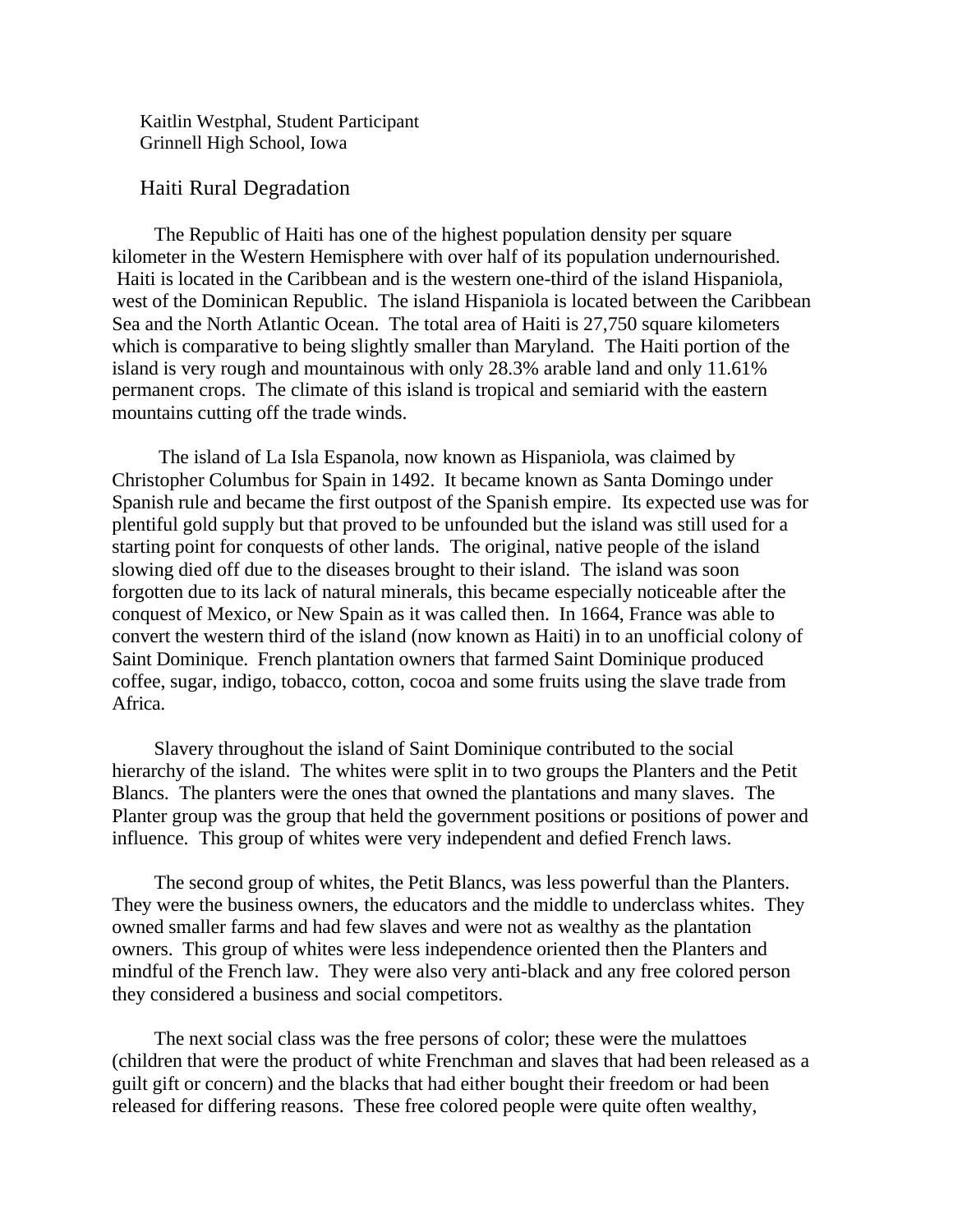occasionally wealthier than the planters and almost always more wealthy than the petit blancs. The free colored people were allowed to have plantations and own slaves and ironically were strongly pro-slavery. The next social classes were the divisions of the slaves; the black slaves, domestic slaves, the field hands and the maroons. These groups held no influential power of government and were treated horribly by the rest of the social classes.

After the slave revolt during 1791-1803 stripped France of their power; Saint Dominique became the first black republic to declare its independence and the second independent state in the Western Hemisphere. Soon afterwards the two new leaders split the colony in to rivaling North and South parts. Due to this the exportation of goods decreased dramatically. In 1820 the North and South mended differences and dismantled the plantation system. A peasant based agricultural system took effect with the dividing of the land and the land often split between the sons. But in 1844 Saint Dominique split in to two parts and became the Dominican Republic and Haiti.

Today the average size of a Haitian farm is about 2.5 acres. On these 2.5 acres there lives a typical Haitian family which has seven to eight children and two parents. The family speaks the official language of the country, Creole, and all are poorly educated with an average of a sixth grade education. The parents are between the ages of 25 to 28 years old and the children are between ages 3 to 9. The children attend school but sometimes it may be sporadic and the parents hope that they will have the chance to complete eight years of school.

The small hut that the family calls home is the size of an American living room and is very poorly built. Often many generations live in this hut that is made up of mud with a thatch roof or possibly scraps of lumber and rags. There is a window with no glass and a doorway with no door in this hut. The family is isolated in the highlands where running water, electricity and indoor plumbing have yet to reach them.

The family lives in the highlands and is surrounded by mountains and land that has been stripped of the forestation and life. The father received this land by a claim of long term use. But during his time of ownership he has stripped the land of trees that he can use for an energy source. This is a frequent occurrence in Haiti which once had 37% of its 27,750 square kilometers covered with forests this number has now dropped to below 1%. This rampant deforestation has led to the fertile topsoil being blown away, swept out to the ocean or silted up stream. The blowing away of the topsoil has restricted the quantity of crops the family will grow and their ability to export them to make more money or just to feed themselves.

The families' two children, one boy and one girl ages seven and eight, are the minority in the area due to the rampant epidemic of neonatal tetanus at the time of their births. The family has also suffered one stillborn and two other deaths due to diarrhea at eleven months and two years.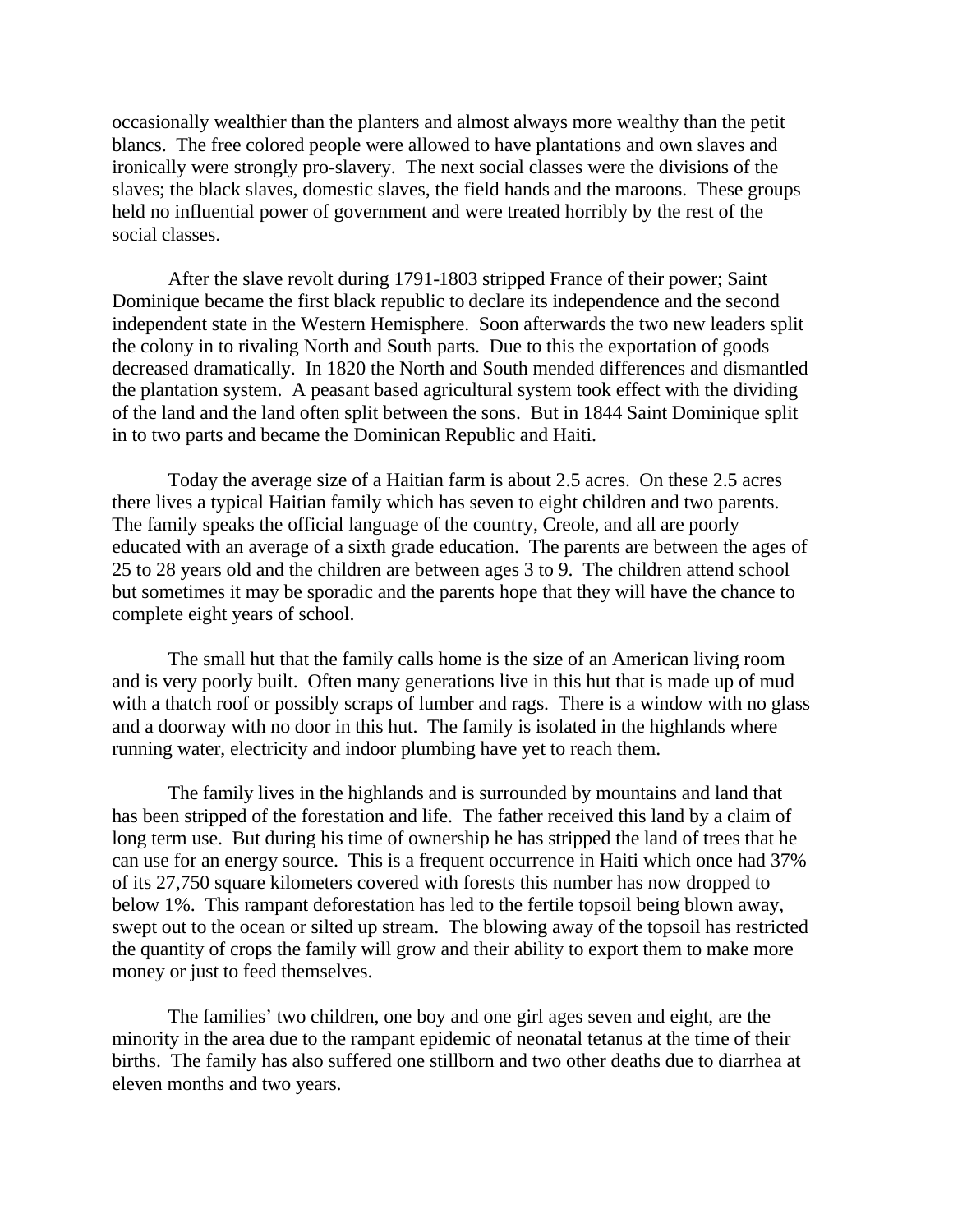The family has an average calorie intake of 1,300 calories per person. The average calorie intake for an adult female is about 1,800 calories and for an adult male is about 2,500 calories. For a Haitian male this is a 1,200 calorie deficit in females is a 500 calorie deficit. The family is primarily self sufficient raising their own produce consisting of corn, beans, sweet potatoes, cassava, tomatoes and green, leafy vegetables. The main foods that are in their diet are starches. If available fruits like pineapples, bananas and citrus fruits are consumed. The family only eats rice if money is available or if a food relief package comes in to the village.

The family farm also raises two goats, four pigs, free range chickens and a few cattle. The goats that are raised are highly adapted to rugged terrain and sparse vegetation. Goats are the most abundant animals in Haiti, about 54% of all farmers in Haiti raise goats. The pigs that the farm raises are Creole pigs. Creole pigs are cheap and easy for the family to raise and are also a valuable asset; an asset that could be sold or slaughtered at any point in time to cover a shortage in food or a shortage of money. Even with the production of meat animals the family eats very little meat. The farm is located on a hillside and the hillside soil holds very little nutrients. The Haiti rainfalls often do not coincide with the planting season which leaves a very low yielding crop.

There is no source of water on the families' farm so the mother has to spend the greater part of the day getting water and cooking the small meals for the family. The families' total income for the year is between \$350-\$400 American dollars. This is mainly from the father going to the Dominican Republic to work a laborer in the fields for \$.35 an hour. If there is extra funding the family hopes to sharecrop another plot. If there are extra vegetables that the family grows they will sell those and buy cheaper vegetables. The children are expected to do chores on the farm and attend school but sometimes that proves difficult due to the lack of food they are very tired.

The basic needs of any family are what the Haiti family is lacking; affordable health care, alternate energy sources besides wood which is getting scarcer with each passing day, dependable, clean water source, modern sanitation system, and education provided for the farmers in the area. There is also a need for better roads and transportation systems for the farmers of the area to better the movement of their products or supplies. The quality of food in Haiti is poor and to increase quality and productivity fertilizer is needed, more modern tools and technology and a better seed quality is needed.

The factor playing the most significant role in the poverty and hunger of the Haiti farmers would be the extremely poor ground that is farmed and the lack of knowledge that the farmers have in the proper farming techniques. The average 2.5 acres of a Haiti farm is extremely limiting in the production of food for the family and rarely has food left over to sell for a supplemental income.

The farming practices that the farmers use are primitive and have changed very little from when the island was first inhabited by Spanish. The use of modern farm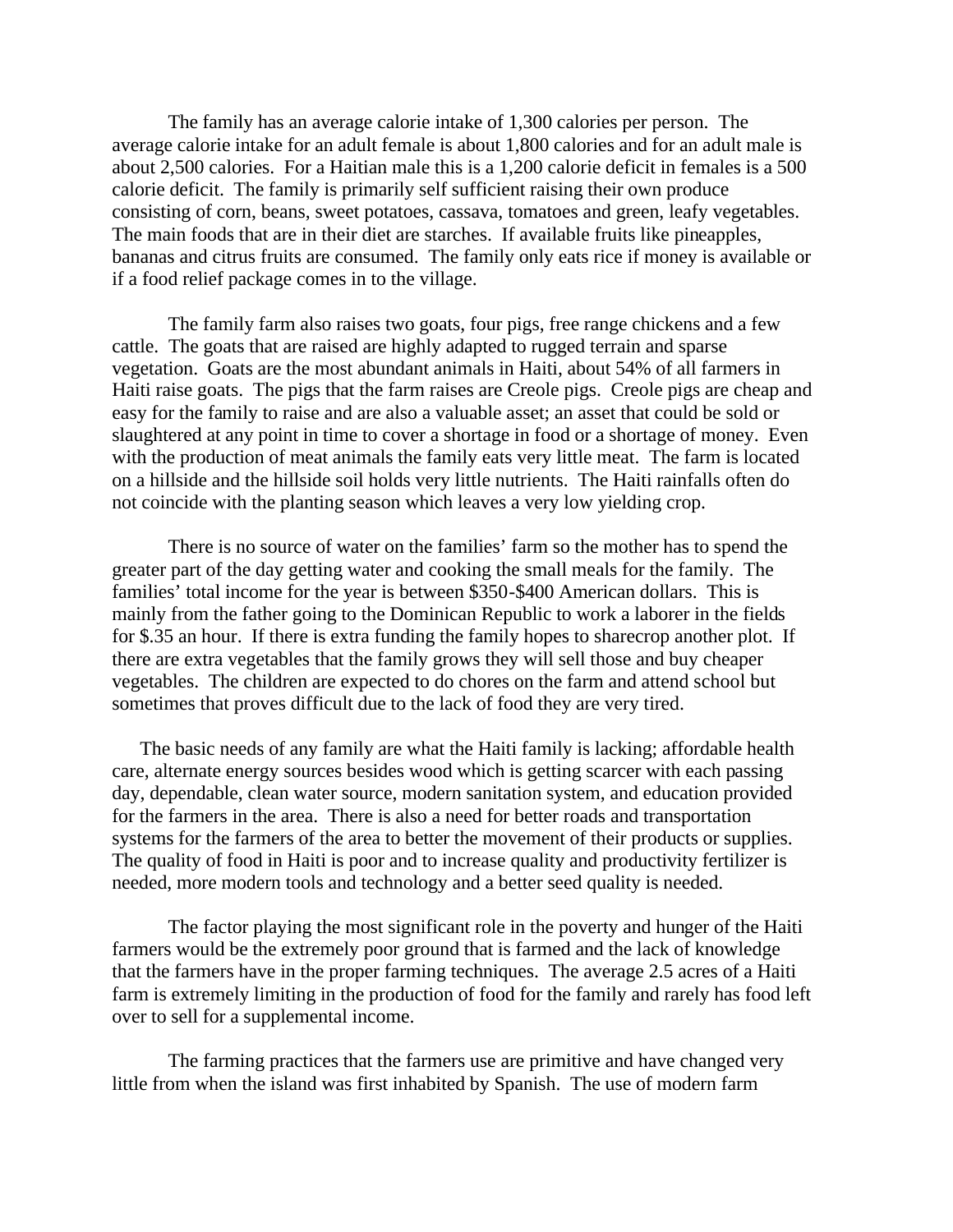equipment has not been possible to use on the small, hilly farms so shovels, digging sticks and machetes are still in use today.

The situation in Haiti is slowly worsening as more of the soil continues to erode and the land is deforested. On average Haiti loses 37065.66 acres a year due to the erosion and the deforestation. There has also not been enough funding for agricultural development in the country. The Ministry of Agriculture was allotted a very small budget compared to the population that is dependent on the agricultural way of life.

The families' situation varies with the seasons; even though their condition is also worsening with the constant erosion of the soil. The family is malnourished with half of the needed calories for growth and maintenance of their bodies. The income of the family is around \$300-\$400 US which is half of what they need for basic necessities.

The current Gross Domestic Product in Haiti is \$ 12,050,000,000 in 2004 and is decreasing at an average rate of -3.06%. The population is growing at an average rate of 1.41% a year and urban expansion increased around 4% between 1971 and 1982. The drastic increase in urban expansion is resulting in a decrease of the rural population. This means that Haiti is neither producing enough food nor making enough money to support its growing population and will continue in to the deficit more and more with each passing year.

An indicator of slight prosperity in Haiti is the increase of educated people. Today almost half of the population in Haiti is literate. This is dramatic increase from 1982 when 65% of the population had no education.

Reports in 2003 indicate the situation in Haiti is worsening with 4 million malnourished people, the majority of which are in rural areas. A silent food crisis has emerged which may become deeper if not addressed. Agriculture, the main source of income, has been damaged by drought in the northwest and flooding in the northeast over the last four years. This is causing the national food production to decrease leaving much of the population hungry. To reconstruct the Haiti agricultural system and remedy the low productivity, better soil is needed and more up to date farming methods also. This would directly raise the amount of food available for the family and leave them with left over product to sell for income.

The unique history of Haiti and its peasant farming would greatly help the cause to better the life of the farmers. To be able to use the organizations that are already there as well as incorporating partnerships from the United States would most likely be the easiest way of integrating new farming practices in to a very old way of life.

The collaboration between the Department of Agriculture in the United States and the Ministry in Agriculture in Haiti could result in a long term strategy to improve the soil and the farming practices on a broad spectrum. The modern comforts that people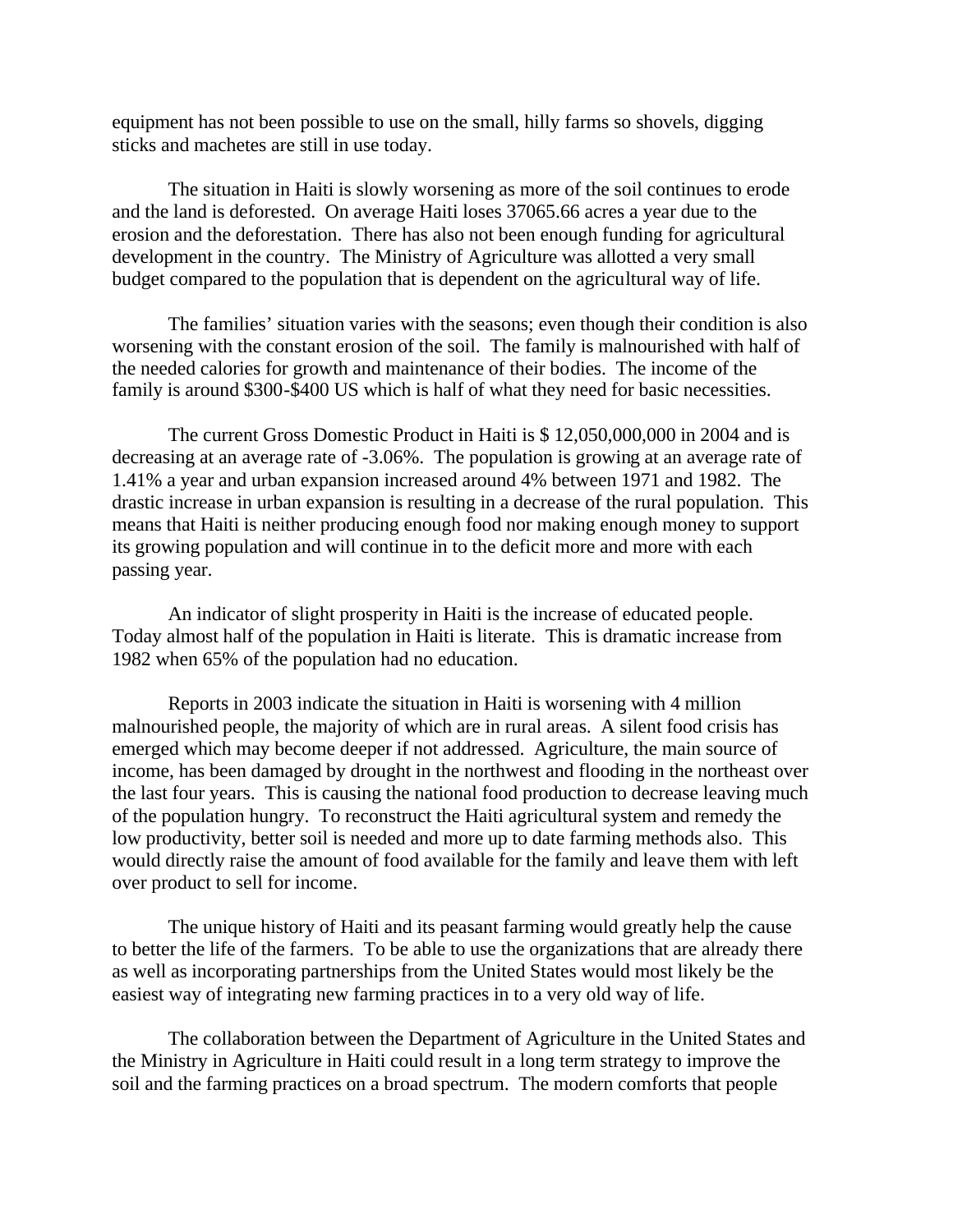take for granted in developed countries like water, good sanitation, and soil conservation could be addressed and handled if collaboration took place.

Collaboration would not only take place in the government but amongst smaller organizations as well. If for example an organization representing engineers could partner with an organization in Haiti that also works with or handles engineers and exchange the different ideas could take place and bring a different view to a struggling country.

Another possible idea would be partnerships with credit unions to bring small loans to rural areas with a greater access to a reasonable credit rate. This would help the farmers in purchasing needed equipment, better seed, and fertilizer. Having credit unions may also give rise to farm cooperatives that could purchase equipment, seeds and fertilizer at a cheaper price and better utilize it to help multiple farmers.

In the early 1900's the United States had to occupy Haiti due to a political and social unrest during a time of food shortages and hunger. It is in the best interest of our government to help to utilize Haiti in the best way possible. Thus reducing the amount of refugees that illegally enter our country or intervening in the political and social process. It also spreads good will to have a developed country help its struggling neighbor to become well fed and independent.

To form alliances with third world countries information must be distributed to large, well recognized organizations like universities, other developed countries and private organizations. Making hunger a constant issue in the news is the responsibility of World Food Prize which can continually bring forth new issues. The National FFA Organization and 4-H can provide younger generations with information about hunger in developing countries.

The major factor in the hunger epidemic in Haiti is the malnourished people who are less productive than what they would be if they had the needed nutrients and the poor soil which produces less with each passing year. With a steadily growing population each year this issue needs addressed and that could be done with the partnerships and cooperatives. There may also be long term plans for conservation of the soil and to provide education and money through the partnerships.

These ideas are long term goals, possibly five to ten year projects. Such ideas are making the soil quality better, implementing modern conveniences like running water, sanitation and electricity also integrating in tractors and other modern farm equipment in the farming community. This will take not only a long period of time but also substantial funds. There are still smaller projects that can be done within a one to two year period like supplying trees and composters through a church or private organization. Educating farmers so the knowledge will be passed down or passed along to others is the most continual way to change farming practices.